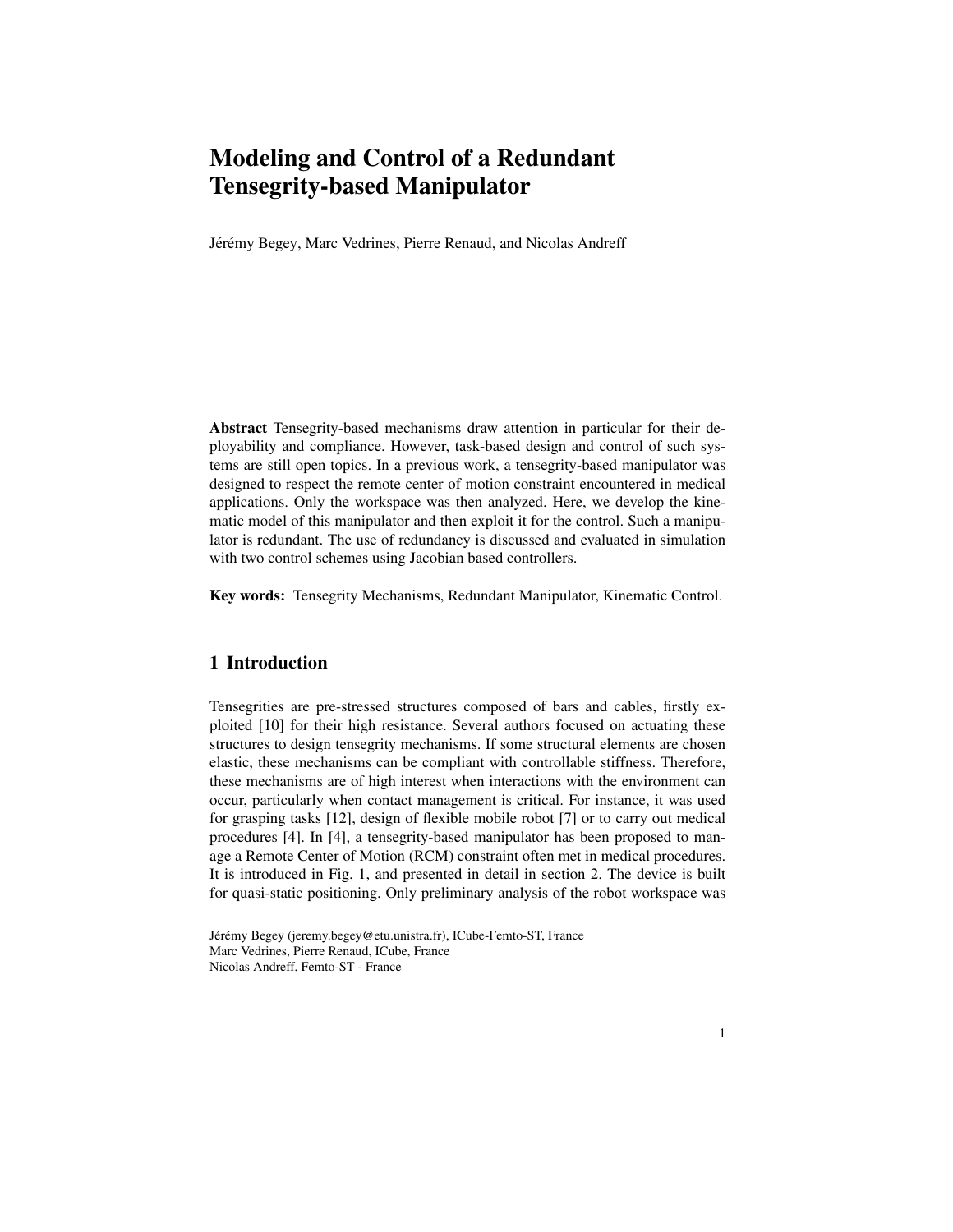2 Jérémy Begey, Marc Vedrines, Pierre Renaud, and Nicolas Andreff



Fig. 1 The considered tensegrity-based manipulator composed of two tensegrity mechanisms: a bar-actuated one in green and a cable-actuated one in blue.

yet achieved. Further development is hampered by the absence of analytical Forward Kinematic (FK) model and the control strategy. In this paper, kinematics are developed and used to investigate manipulator control.

Solutions to the FK problem correspond to stable configurations of the prestressed mechanism. Amongst others, energetic approaches have been proposed [6]. Depending on the type of elastic elements, solving the FK problem remains complex [3,13] and it is often treated numerically [3–5]. In this paper, we show using an energetic approach that an analytical solution can be determined for the considered manipulator. This constitutes the first contribution of the paper.

The proposed manipulator is considered for providing a RCM in the plane. Therefore, this four actuator mechanism is redundant with respect to this task. Control of redundant tensegrities has been considered to achieve shape control while optimizing a given criterion and get for instance time-optimal or energy-optimal control [1,11]. In conventional robotics, control of redundant systems is making use of the kinematic Jacobian [9]. We show in this paper that the Jacobian matrix can be derived analytically so such methods are well suited. Control schemes exploiting the redundancy are then proposed and evaluated in simulation as a second contribution.

The manipulator is described and modeled in Section 2. The control schemes and the obtained results in simulation are then discussed in Section 3. Conclusions are finally drawn in Section 4.

#### 2 Description and modeling of the manipulator

The considered mechanism is planar and composed of two serially assembled Xshaped tensegrities called Snelson Crosses (SC) [10]. A bar-actuated SC, displayed at the bottom of Fig. 1, is mounted on the base. It is actuated by modifying the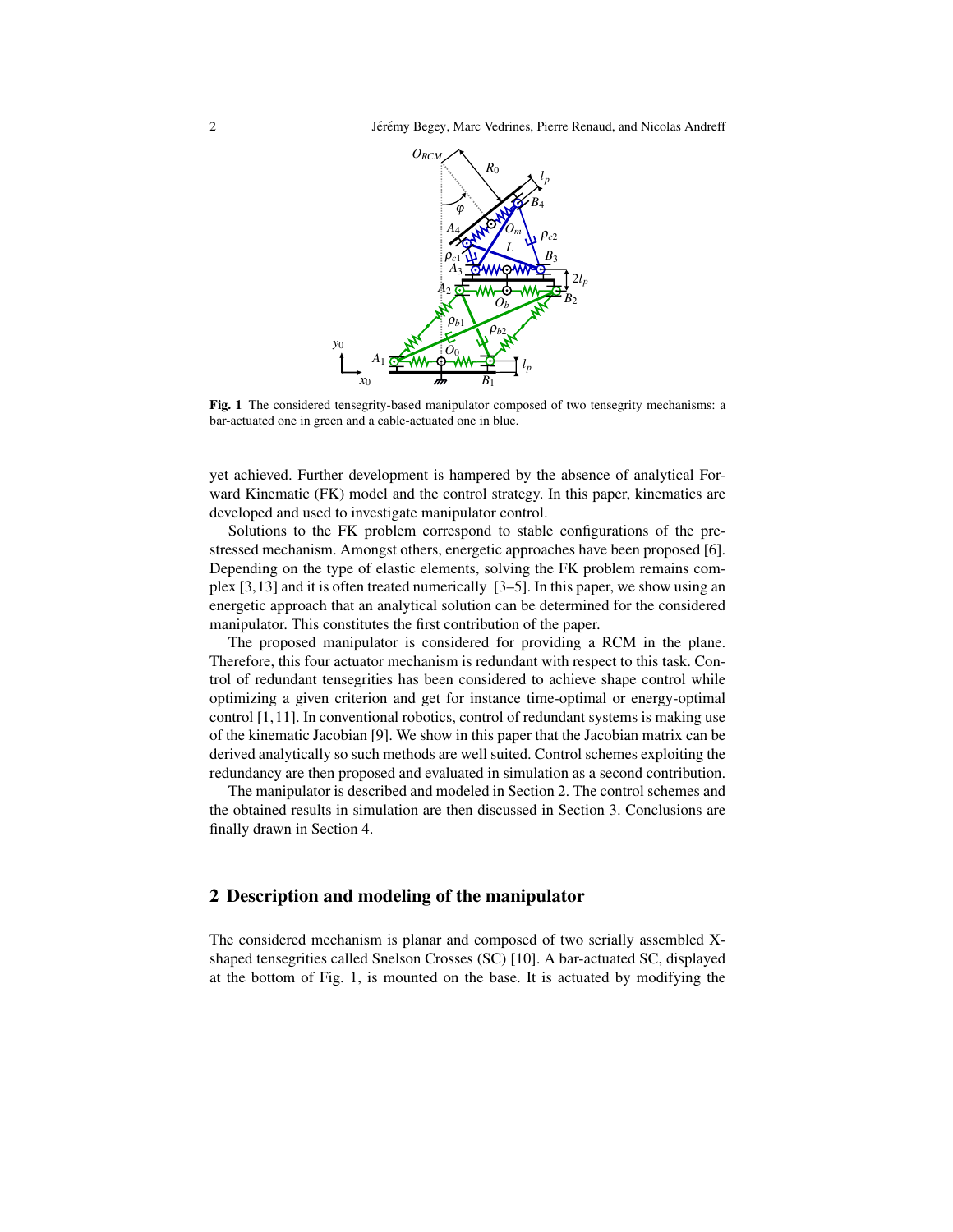lengths  $\rho_{b1}$  and  $\rho_{b2}$  of the bars attached to nodes  $A_1$ ,  $B_2$  and  $B_1$ ,  $A_2$  respectively. The SC on top is cable-actuated with control of the lengths  $\rho_{c1}$  and  $\rho_{c2}$  of nonelastic cables attached to nodes  $A_3$ ,  $A_4$  and  $B_3$ ,  $B_4$  respectively. The bars of this SC have a length *L*. Following [4], analysis is conducted while neglecting gravity forces. Thanks to the intermediate component placed between the SCs, the static models of the SCs are decoupled, and the manipulator can be assessed by independently analyzing each SC. For sake of symmetry, two elementary springs are placed on the top and bottom sides of each SC. Two serially connected springs are then similarly placed between the nodes  $A_1$ ,  $A_2$  and  $B_1$ ,  $B_2$ , with all springs of stiffness 2*K* and free-length  $l_{0c}/2$  (resp.  $l_{0b}/2$ ) for the cable- (resp. bar-) actuated SC. We will refer in the following to a spring as the equivalent elastic element of the two serially attached springs on each side. The end-effector of the manipulator is the platform on top of the mechanism (Fig. 1). For given position of the remote center of motion  $O_{RCM}$  and orientation  $\varphi$ , it is simple to determine the corresponding coordinates of  $O_m$ . The FK problem consists then to determine from the joint coordinates  $\mathbf{q} = [\rho_{b1}, \rho_{b2}, \rho_{c1}, \rho_{c2}]^T$  the end-effector pose  $\mathbf{x} = [x, y, \varphi]^T$ , with  $(x, y)$  the position of  $O_m$  the barycentre of points  $A_4$  and  $B_4$ , and  $\varphi$  the orientation.

In [4], it was observed with numerical analysis that the bar-actuated SC shape is a parallelogram for all reachable configurations. We could also observe that these configurations seem diamond-shaped. Thus, all springs would be of same length which would be expressed in Eq. (1), with  $L_{A_iB_j}$  the length between nodes  $A_i$  and  $B_j$ . In [2], the stable configuration of a cable-actuated SC was analyzed and Eq. (2) was in addition demonstrated for zero free-length springs. Again using numerical analysis, Eq. (2) was observed to be valid in [4] for springs with non-zero free-length.

$$
L_{A_1B_1} = \frac{1}{2} \sqrt{\rho_{b1}^2 + \rho_{b2}^2}
$$
 (1) 
$$
L_{A_3B_3} = \sqrt{L^2 - \rho_{c1}\rho_{c2}}
$$
 (2)

To verify the validity of expressions (1) and (2) for springs with non-zero freelength, the conditions of tensegrity mechanism equilibrium configuration [5] are derived analytically. Let  $\mathbf{q}_1 = [\rho_{b1}, \rho_{b2}]^T$  and  $\mathbf{q}_2 = [\rho_{c1}, \rho_{c2}]^T$  be the sets of joint coordinates of the bar- and the cable-actuated SCs. The SCs are compliant so  $q_{ui}$  designates sets of unconstrained joint coordinates. Existence of a stable static equilibrium can then be expressed from the mechanism potential energy  $U_i(\mathbf{q}_i, \mathbf{q}_{ui})$  (Eq. (3)), verifying also that the tensions in the elements in traction are positive.

$$
\frac{\partial U_i(\mathbf{q}_i, \mathbf{q}_{ui})}{\partial \mathbf{q}_{ui}} = 0 \qquad \frac{\partial^2 U_i(\mathbf{q}_i, \mathbf{q}_{ui})}{\partial \mathbf{q}_{ui}^2} > 0 \qquad i = \{1, 2\}
$$
(3)

For both SC, the potential energy is written with  $\mathbf{q}_{u1} = [L_{A_1B_1}, L_{A_1A_2}, L_{B_1B_2}]^T$  for the bar-actuated SC and  $q_{u2} = L_{A_3B_3}$  for the cable-actuated SC, having respectively three and one unconstrained coordinates [3]. It gives:

$$
U_1 = \frac{1}{2} K \left( (L_{A_2 B_2}(\mathbf{q}_1, \mathbf{q}_{u1}) - l_{0b})^2 + \sum_{j=1}^{j=3} (\mathbf{q}_{u1}(j) - l_{0b})^2 \right)
$$
  
\n
$$
U_2 = \frac{1}{2} K \left( (L_{A_4 B_4}(\mathbf{q}_2, q_{u2}) - l_{0c})^2 + (q_{u2} - l_{0c})^2 \right)
$$
\n(4)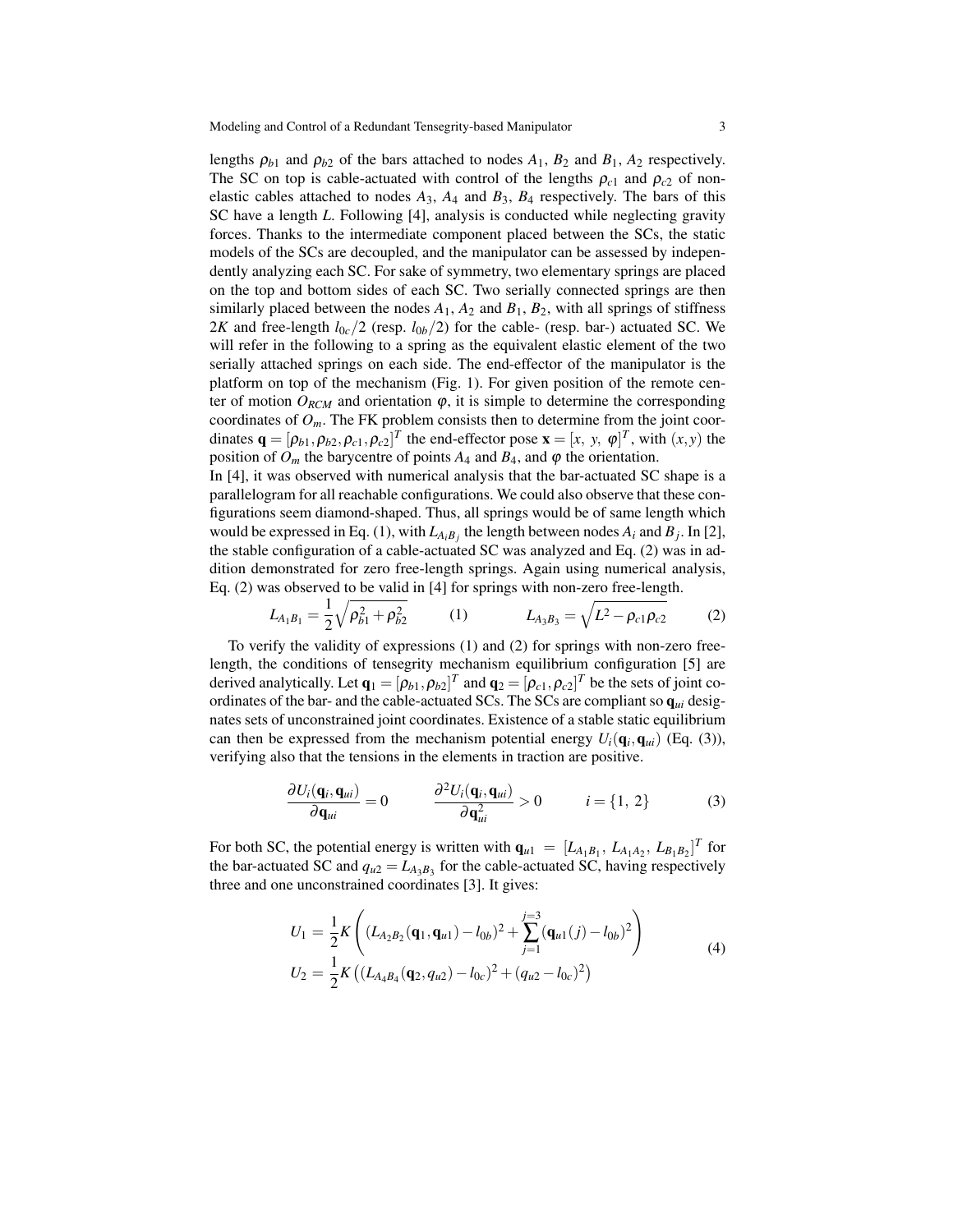The first and second derivatives are then derived and the lengths in  $q_{ui}$  are replaced by their proposed expressions (1) or (2). It then leads that all the first derivatives are equal to zero. The expressions of the second derivatives are not detailed here for paper clarity, but are strictly positive if the components of  $q_i$ , the elongation and the stiffness of the springs are strictly positive, which is always verified. Therefore, these configurations correspond to tensegrity configurations. However, here the springs of the bar- (resp. cable-) actuated SC present a free-length *l*0*<sup>b</sup>* (resp. *l*0*c*) and a maximal elongation  $\delta_{eb}$  (resp.  $\delta_{ec}$ ). To ensure admissible tensions for springs and cables in a practical implementation, the lengths of the springs must be included in  $[l_{0b}, l_{0b} + \delta_{eb}]$  (resp.  $[l_{0c}, l_{0c} + \delta_{ec}]$ ) for the bar- (resp. cable-) actuated SC.

Stability analyses showed that the configuration of the mechanism is independent of the spring stiffness and free-length  $(Eq. (1)$  and  $(2))$ . Modeling of the manipulator is then reduced to the manipulation of geometrical relationships and the forward static model can be derived analytically. The pose of the end-effector is expressed as:

$$
\mathbf{x} = \begin{bmatrix} O_m \\ \varphi_m \end{bmatrix} \quad \text{with} \quad O_m = O_b + \begin{bmatrix} 0 \\ 2l_p \end{bmatrix} + \begin{bmatrix} x_c \\ y_c \end{bmatrix}, \quad O_b = O_0 + \begin{bmatrix} x_b \\ y_b \end{bmatrix} \tag{5}
$$

$$
\begin{cases}\n x_b = \frac{\rho_{b1}^2 - \rho_{b2}^2}{4L_{A_1B_1}} \\
y_b = \frac{\rho_{b1}\rho_{b2}}{2L_{A_1B_1}}\n\end{cases}\n\qquad\n\begin{cases}\n x_c = \frac{\rho_{c1}^2 - \rho_{c2}^2}{4L_{A_3B_3}} \\
y_c = \left(\frac{\rho_{c1} + \rho_{c2}}{2}\right)\sqrt{1 + \frac{(\rho_{c1}\rho_{c2} - \rho_{c1}^2)^2}{4\rho_{c1}^2(\rho_{c1}\rho_{c2} - L^2)}}\n\end{cases}\n\tag{6}
$$

and

$$
\varphi_m = 2 \arccos\left(\frac{\rho_{c1} - \rho_{c2}}{2L_{A_3B_3}}\right) - \pi \tag{7}
$$

The kinematic Jacobian matrix J of the manipulator maps the Cartesian velocities of the end-effector  $\dot{x}$  with respect to the joint velocities  $\dot{q}$ :  $\dot{x} = J\dot{q}$ . The pose of the endeffector is defined by three coordinates while four actuators are used. The system is then redundant and **J** is a 3  $\times$  4 matrix. The kinematic Jacobian matrices  $J_b$  and  $J_c$ of the bar- and cable-actuated SC respectively are given in (8) and (9).

$$
\mathbf{J}_b = \begin{bmatrix} \frac{\partial \mathbf{x}}{\partial \mathbf{q}_1} \end{bmatrix} = \begin{bmatrix} \frac{\partial O_m}{\partial \mathbf{q}_1} \\ 0 \end{bmatrix} = \frac{1}{8L_{A_1B_1}^3} \begin{bmatrix} \frac{\rho_{b1} \left( \rho_{b1}^2 + 3 \rho_{b2}^2 \right)}{2} & -\frac{\rho_{b2} \left( 3 \rho_{b1}^2 + \rho_{b2}^2 \right)}{2} \\ \rho_{b2}^3 & \rho_{b1}^3 \\ 0 & 0 \end{bmatrix}
$$
(8)

$$
\mathbf{J}_{c} = \begin{bmatrix} \frac{\partial \mathbf{x}}{\partial \mathbf{q}_{2}} \end{bmatrix} = \begin{bmatrix} \frac{\partial O_{m}}{\partial \mathbf{q}_{2}} \\ \frac{\partial \varphi_{m}}{\partial \mathbf{q}_{2}} \end{bmatrix} = \frac{1}{8L_{A_{3}B_{3}}^{3}} \begin{bmatrix} E_{1}(\rho_{c1}, \rho_{c2}) & -E_{1}(\rho_{c2}, \rho_{c1}) \\ \frac{E_{2}(\rho_{c1}, \rho_{c2})}{\sqrt{4L^{2} - (\rho_{c1} + \rho_{c2})^{2}}} & \frac{E_{2}(\rho_{c2}, \rho_{c1})}{\sqrt{4L^{2} - (\rho_{c1} + \rho_{c2})^{2}}} \\ -E_{3}(\rho_{c1}, \rho_{c2}) & E_{3}(\rho_{c2}, \rho_{c1}) \end{bmatrix}
$$
(9)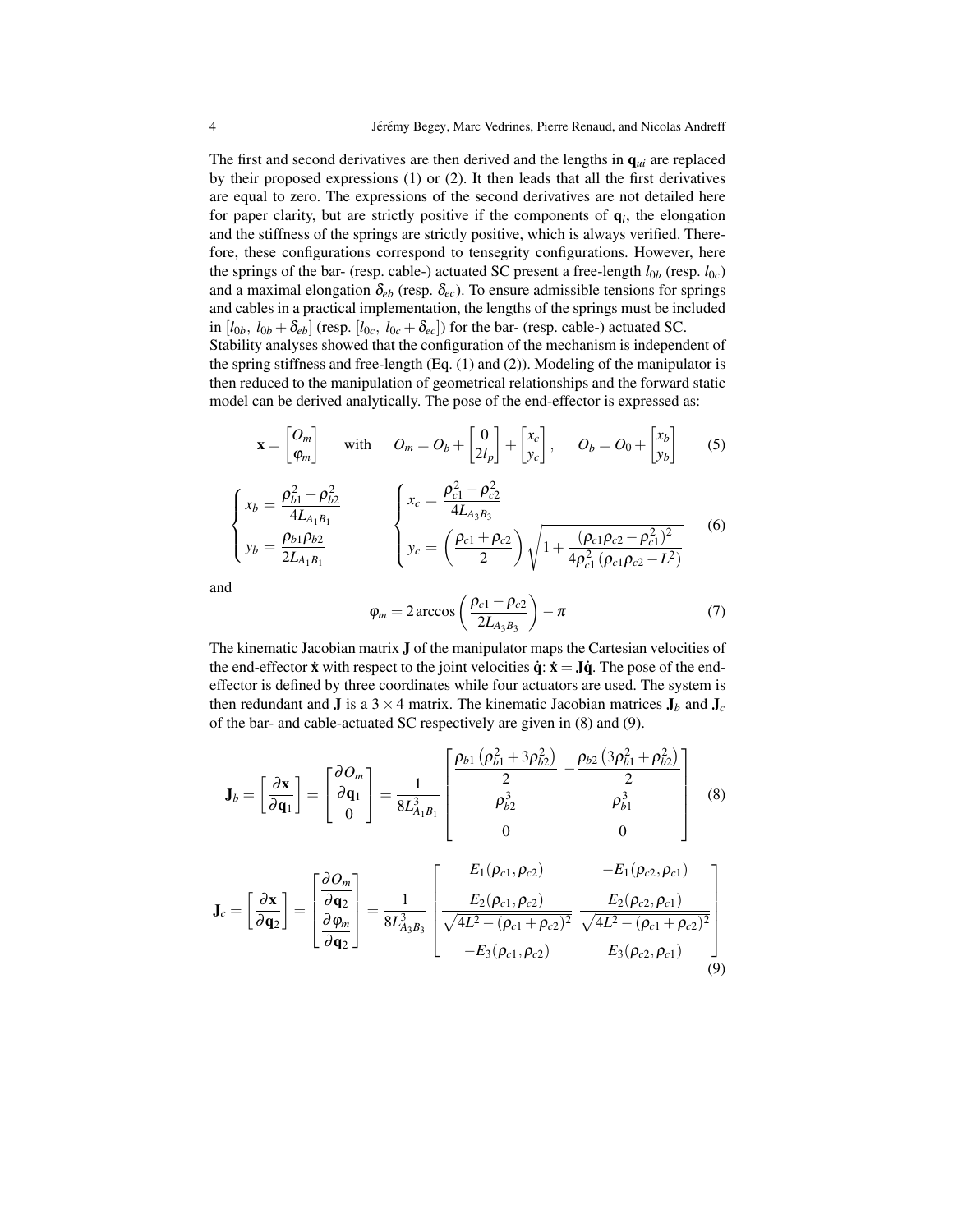Modeling and Control of a Redundant Tensegrity-based Manipulator 5

with

$$
E_1(\rho_i, \rho_j) = 4L^2 \rho_i - 3\rho_j \rho_i^2 - \rho_j^3
$$
  
\n
$$
E_2(\rho_i, \rho_j) = 8L^4 - 4\rho_i L^2(\rho_i + 3\rho_j) + \rho_j (3\rho_i - \rho_j)(\rho_i + \rho_j)^2
$$
  
\n
$$
E_3(\rho_i, \rho_j) = 8L^2_{A_3B_3} \left(1 - \rho_i(\rho_i - \rho_j)/2L^2_{A_3B_3}\right) \left(\sqrt{1 - (\rho_i - \rho_j)^2/4L^2_{A_3B_3}}\right)^{-1}
$$
\n(10)

which leads to

$$
\dot{\mathbf{x}} = \mathbf{J}_b \begin{bmatrix} \rho_{b1} \\ \rho_{b2} \end{bmatrix} + \mathbf{J}_c \begin{bmatrix} \rho_{c1} \\ \rho_{c2} \end{bmatrix}
$$
 (11)

and the kinematic Jacobian matrix is finally expressed as

$$
\mathbf{J} = [\mathbf{J}_b, \mathbf{J}_c] \tag{12}
$$

#### 3 Control loop and simulation

Thanks to the derivation of the kinematic Jacobian of the manipulator in (12), Jacobian based control for redundancy management can be exploited. To carry out a path tracking task in the Cartesian space with a redundant manipulator, the joint velocities are computed as:

$$
\dot{\mathbf{q}} = \mathbf{P}\mathbf{J}^{\dagger}(\mathbf{q})(\mathbf{x} - \mathbf{x}^*)
$$
 (13)

with  $J^{\dagger}$  the Moore-Penrose pseudo-inverse Jacobian and P a negative diagonal matrix. Using Eq. (13), the redundancy is not exploited and the pseudo-inverse then minimizes the Euclidean norm of joint velocities. To add secondary tasks, the gradient projection method [9] can be used to take advantage of the null-space of J and optimize a given cost function  $h(\mathbf{q})$ . The joint velocities are then expressed as:

$$
\dot{\mathbf{q}} = \mathbf{P} \left( \mathbf{J}^{\dagger}(\mathbf{q})(\mathbf{x} - \mathbf{x}^*) + k \left[ \mathbf{I} - \mathbf{J}^{\dagger}(\mathbf{q}) \mathbf{J}(\mathbf{q}) \right] \left( \frac{\partial h(\mathbf{q})}{\partial \mathbf{q}} \right)^T \right)
$$
(14)

with  $k$  a positive scalar. With the control scheme presented in  $(13)$ , the trajectory is controlled in the Cartesian space but not in the joint space. However, if the actuator limit positions are reached, trajectory distortions will be induced. The RCM constraint can thus be violated, which is not acceptable (especially in a medical context). Also, the control of a tensegrity mechanism requires that the cables and springs are in tension at all time. To respect this constraint, actuator strokes are chosen accordingly. Moreover, as shown in Eq. (1) and Eq. (2), the spring lengths are directly linked to the joint positions. Therefore, maximizing the distance between the joint positions and their limits will also maximize the distance between the spring length and the lengths at rest and at maximal elongation. This approach is then also interesting to avoid situations with low or high tensions in the springs and cables. As a consequence, a cost function  $h(\mathbf{q})$  is proposed to minimize the distance between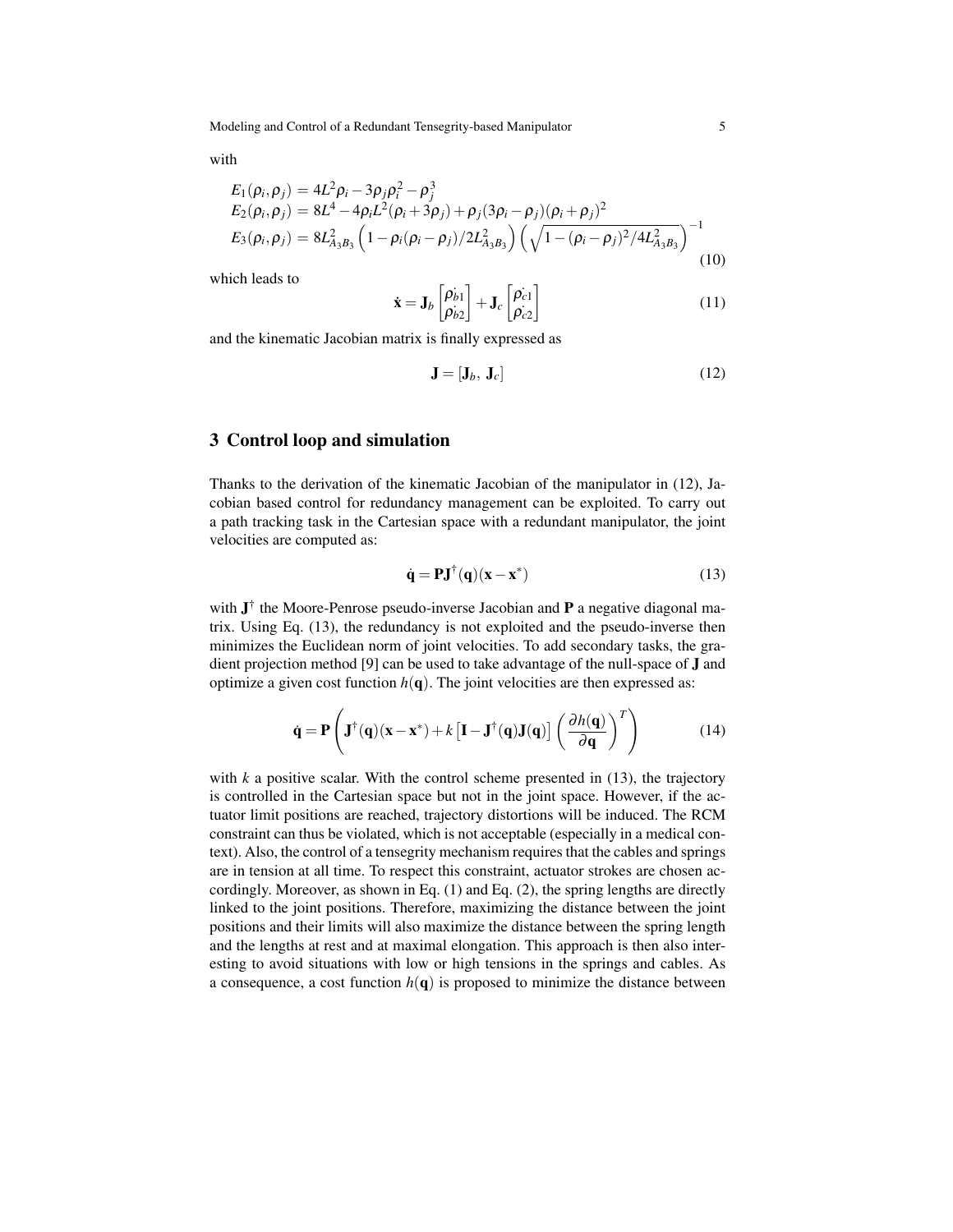

Fig. 2 Proposed control loop.

the measured joint positions and the mean value of the reachable positions following [8]. With ρ*bmin*, ρ*bmax* and ρ*cmin*, ρ*cmax* the actuator limits of the bar-actuated and the cable-actuated SC respectively, the cost function is written as

$$
h_a = \frac{1}{4} \sum_{i=1}^{2} \underbrace{p_1 \left(\frac{\rho_{bi} - \alpha_{bi}}{\rho_{bmax} - \alpha_{bi}}\right)^2}_{\text{Actualors of the bar-actuated SC}} + \underbrace{p_2 \left(\frac{\rho_{ci} - \alpha_{ci}}{\rho_{cmax} - \alpha_{ci}}\right)^2}_{\text{Actualors of the cable-actuated SC}}
$$
\n
$$
\alpha_{bi} = (\rho_{bmax} + \rho_{bmin})/2 \qquad \alpha_{ci} = (\rho_{cmax} + \rho_{cmin})/2 \qquad (15)
$$

with  $p_1$  and  $p_2$  some coefficients to be tuned.

The obtained control loop is displayed in Fig. 2. A pose feedback  $x_m$  is considered. It can be implemented by measuring the joint coordinates and using the forward kinematic model or using an exteroceptive measurement. This choice is not discussed in this paper. We also consider that the motions are slow enough to avoid actuator velocity saturation and the transfer function of the actuators is considered to be unitary.

In order to evaluate the proposed control schemes, dynamic simulation is implemented with the Simscape<sup>TM</sup> Toolbox of Matlab Software (MathWorks, USA). This simulation is thereby independent from the models used for control. Weightless springs and cables are considered while the bars have a mass  $m<sub>b</sub>$ , the end-effector and the decoupling element a mass *mp*. Parameters are reported in Table 1. In practical implementation there are inevitably dissipative forces. We here simulate the latter with dampers placed in parallel to the springs and in the prismatic joints with a damping coefficient of 20 N.s/m. It is adjusted by a trial-and-error process.

Table 1 Parameters for simulation of the proposed manipulator.

| Parameter Value Unit     |            |               | Parameter                                    | Value    | Unit |
|--------------------------|------------|---------------|----------------------------------------------|----------|------|
|                          | <b>200</b> | (mm)          | $\boldsymbol{U}_n$                           | [0, 500] | (mm) |
| K                        |            | $0.25$ (N/mm) | $m_h$                                        | 0.25     | (kg) |
| $l_{0h}$ , $\delta_{eh}$ | 140        | (mm)          | m <sub>n</sub>                               | 0.25     | (kg) |
| $l_{0c}$ , $\delta_{ec}$ | 100        | (mm)          | $[\rho_{bmin}, \rho_{bmax}]$ [200, 500] (mm) |          |      |
| $l_{p}$                  | 20         | (mm)          | $[\rho_{cmin}, \rho_{cmax}]$ [20, 170] (mm)  |          |      |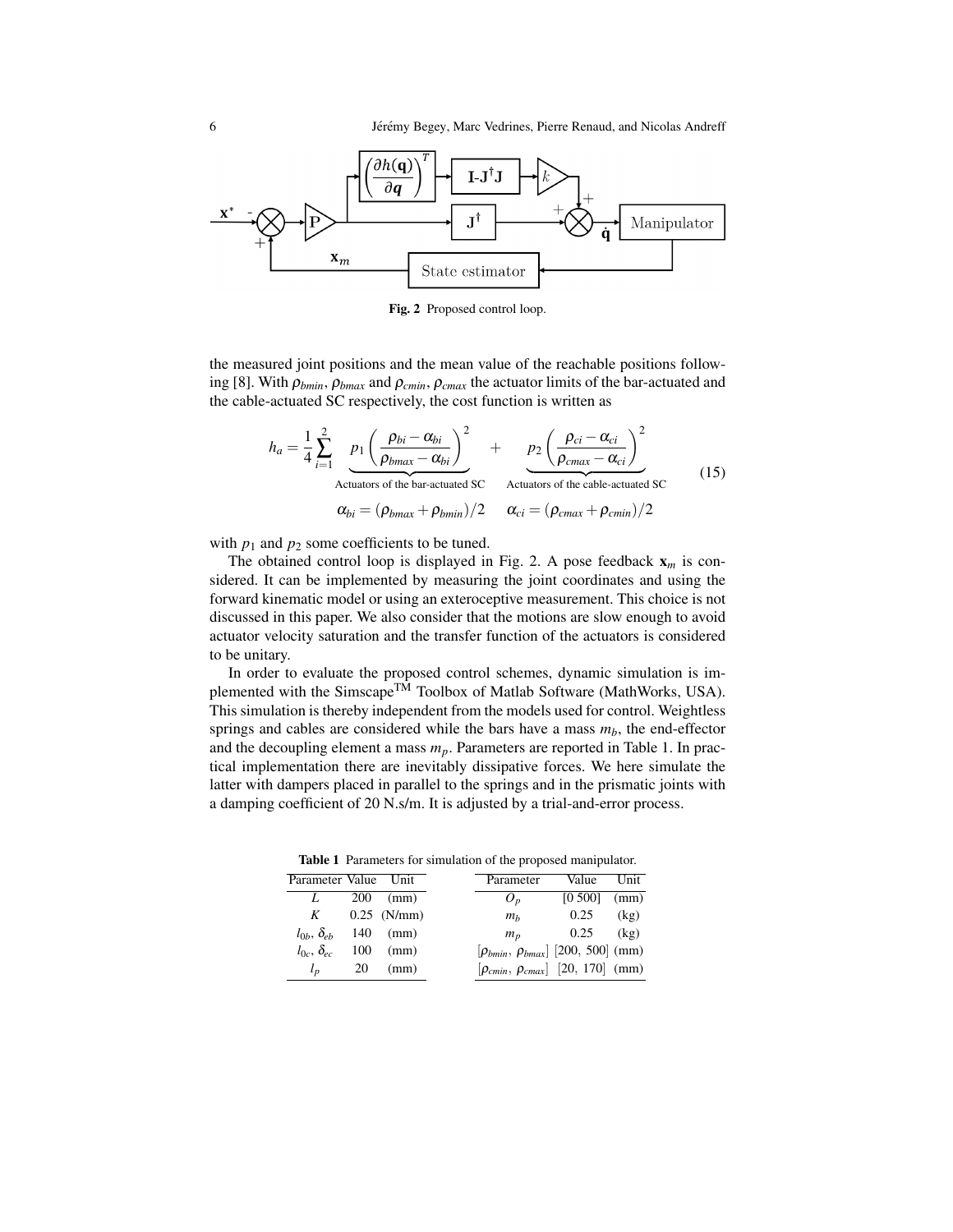

Fig. 3 Top: Cartesian trajectories without (dotted red line) and with (solid blue line) optimization. Bottom: Errors on the RCM constraint. In dotted red and in solid blue the curves obtained using the control schemes proposed in (13) and in (14) respectively.

A comparison with  $(k \neq 0)$  and without  $(k = 0)$  optimization is performed. The end-effector trajectory is displayed in Fig. 3. During the whole process, the manipulator respects the RCM constraint. End-effector path is controlled by modifying the radius value  $R_0$  (Fig. 1). The manipulator end-effector follows the sequence of points ABCDEA. Along CD,  $R_0 = 200$  mm and along BE,  $R_0 = 235$  mm. The angle ϕ varies between -35 and 35◦ . The evaluation is carried out with an end-effector velocity of 5 mm/s and  $P = -diag(2,2,0.1)$ . For the cost function minimization we choose  $p_1 = p_2 = 1$  and  $k = 10^6$ . The latter is chosen through a trial-and-error method.

The obtained Cartesian trajectories and errors on the radius and the angle are displayed in Fig 3. The end-effector follows the desired trajectory with average path tracking errors of 0.88 (resp. 0.28) mm on the radius and 0.22 (resp. 0.19)  $\degree$  on the angle without (resp. with) optimization. In Fig. 3, a distortion of the Cartesian trajectory can be observed when the simple pseudo-inverse is used. It is due to the saturation of the joint positions. More specifically, it is caused by the actuators of the bar-actuated SC which reach their minimal bounds and the ones of the cable-actuated SC which reach their maximal bounds. When the control scheme with optimization is used some errors caused by the dynamics can still be observed. However, joint position saturation and tension limits are avoided.